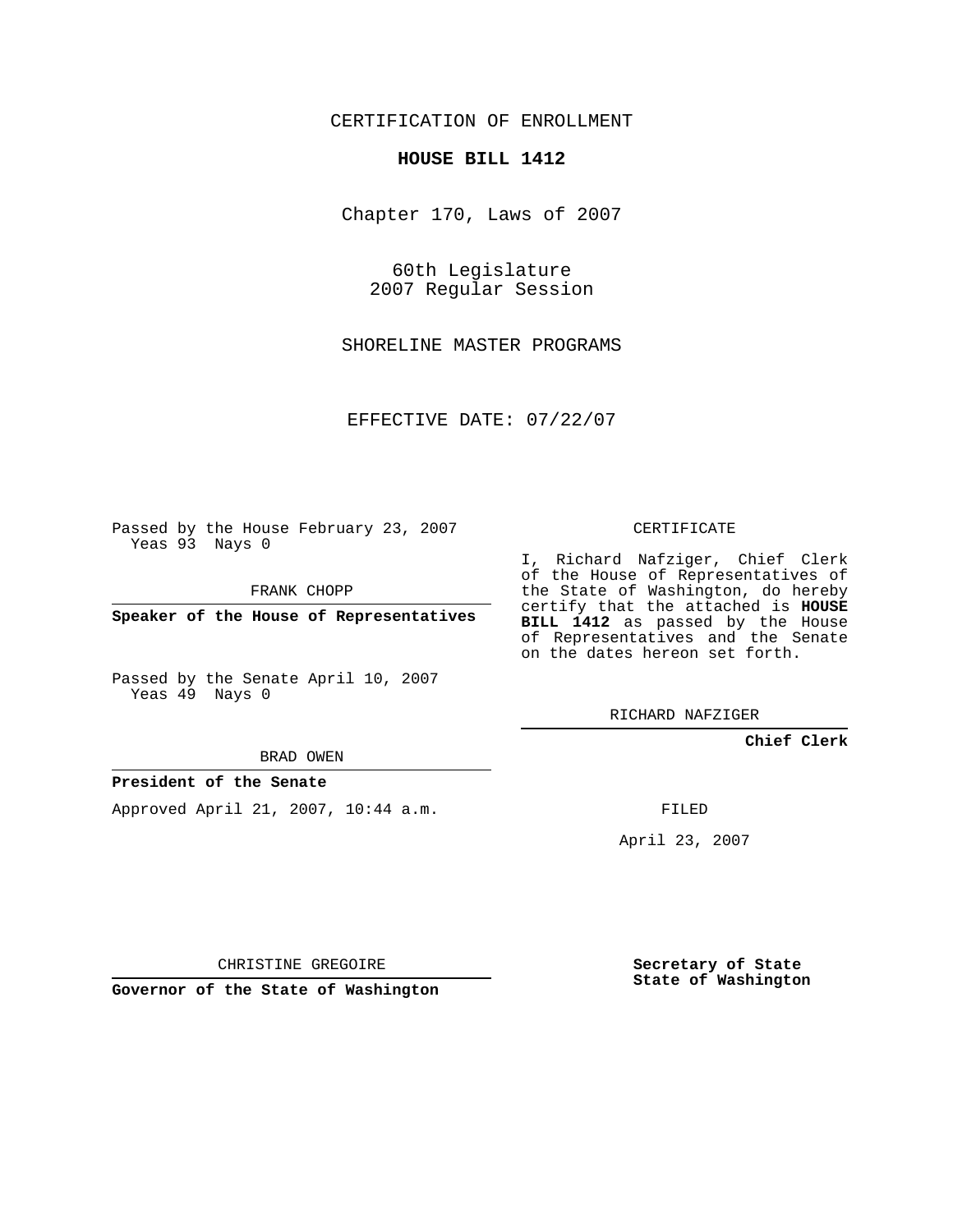## **HOUSE BILL 1412** \_\_\_\_\_\_\_\_\_\_\_\_\_\_\_\_\_\_\_\_\_\_\_\_\_\_\_\_\_\_\_\_\_\_\_\_\_\_\_\_\_\_\_\_\_

\_\_\_\_\_\_\_\_\_\_\_\_\_\_\_\_\_\_\_\_\_\_\_\_\_\_\_\_\_\_\_\_\_\_\_\_\_\_\_\_\_\_\_\_\_

Passed Legislature - 2007 Regular Session

**State of Washington 60th Legislature 2007 Regular Session**

**By** Representatives Eddy, Curtis, Simpson and Upthegrove; by request of Department of Ecology

Read first time 01/18/2007. Referred to Committee on Local Government.

 AN ACT Relating to providing a one-year extension for shoreline master program updates in RCW 90.58.080; and amending RCW 90.58.080.

BE IT ENACTED BY THE LEGISLATURE OF THE STATE OF WASHINGTON:

 **Sec. 1.** RCW 90.58.080 and 2003 c 262 s 2 are each amended to read as follows:

 (1) Local governments shall develop or amend a master program for regulation of uses of the shorelines of the state consistent with the required elements of the guidelines adopted by the department in accordance with the schedule established by this section.

 (2)(a) Subject to the provisions of subsections (5) and (6) of this section, each local government subject to this chapter shall develop or amend its master program for the regulation of uses of shorelines within its jurisdiction according to the following schedule:

 (i) On or before December 1, 2005, for the city of Port Townsend, the city of Bellingham, the city of Everett, Snohomish county, and 16 Whatcom county;

 (ii) On or before December 1, 2009, for King county and the cities within King county greater in population than ten thousand;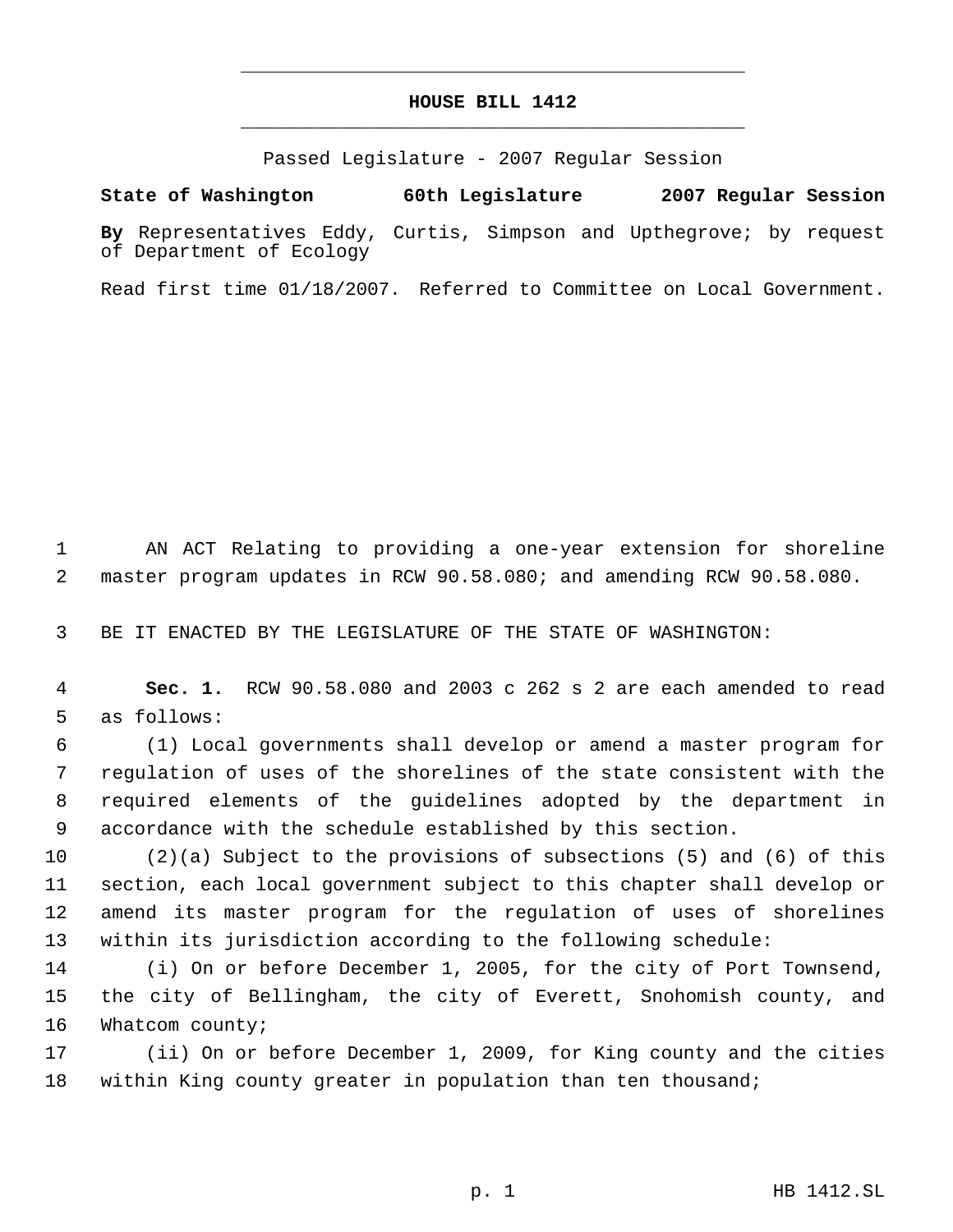(iii) Except as provided by (a)(i) and (ii) of this subsection, on or before December 1, 2011, for Clallam, Clark, Jefferson, King, Kitsap, Pierce, Snohomish, Thurston, and Whatcom counties and the cities within those counties;

 (iv) On or before December 1, 2012, for Cowlitz, Island, Lewis, Mason, San Juan, Skagit, and Skamania counties and the cities within those counties;

 (v) On or before December 1, 2013, for Benton, Chelan, Douglas, Grant, Kittitas, Spokane, and Yakima counties and the cities within those counties; and

 (vi) On or before December 1, 2014, for Adams, Asotin, Columbia, Ferry, Franklin, Garfield, Grays Harbor, Klickitat, Lincoln, Okanogan, Pacific, Pend Oreille, Stevens, Wahkiakum, Walla Walla, and Whitman counties and the cities within those counties.

 (b) Nothing in this subsection (2) shall preclude a local government from developing or amending its master program prior to the dates established by this subsection (2).

 (3)(a) Following approval by the department of a new or amended master program, local governments required to develop or amend master programs on or before December 1, 2009, as provided by subsection  $(2)(a)(i)$  and  $(ii)$  of this section, shall be deemed to have complied with the schedule established by subsection (2)(a)(iii) of this section and shall not be required to complete master program amendments until seven years after the applicable dates established by subsection (2)(a)(iii) of this section. Any jurisdiction listed in subsection (2)(a)(i) of this section that has a new or amended master program approved by the department on or after March 1, 2002, but before July 27, 2003, shall not be required to complete master program amendments until seven years after the applicable date provided by subsection (2)(a)(iii) of this section.

 (b) Following approval by the department of a new or amended master program, local governments choosing to develop or amend master programs on or before December 1, 2009, shall be deemed to have complied with the schedule established by subsection (2)(a)(iii) through (vi) of this section and shall not be required to complete master program amendments until seven years after the applicable dates established by subsection (2)(a)(iii) through (vi) of this section.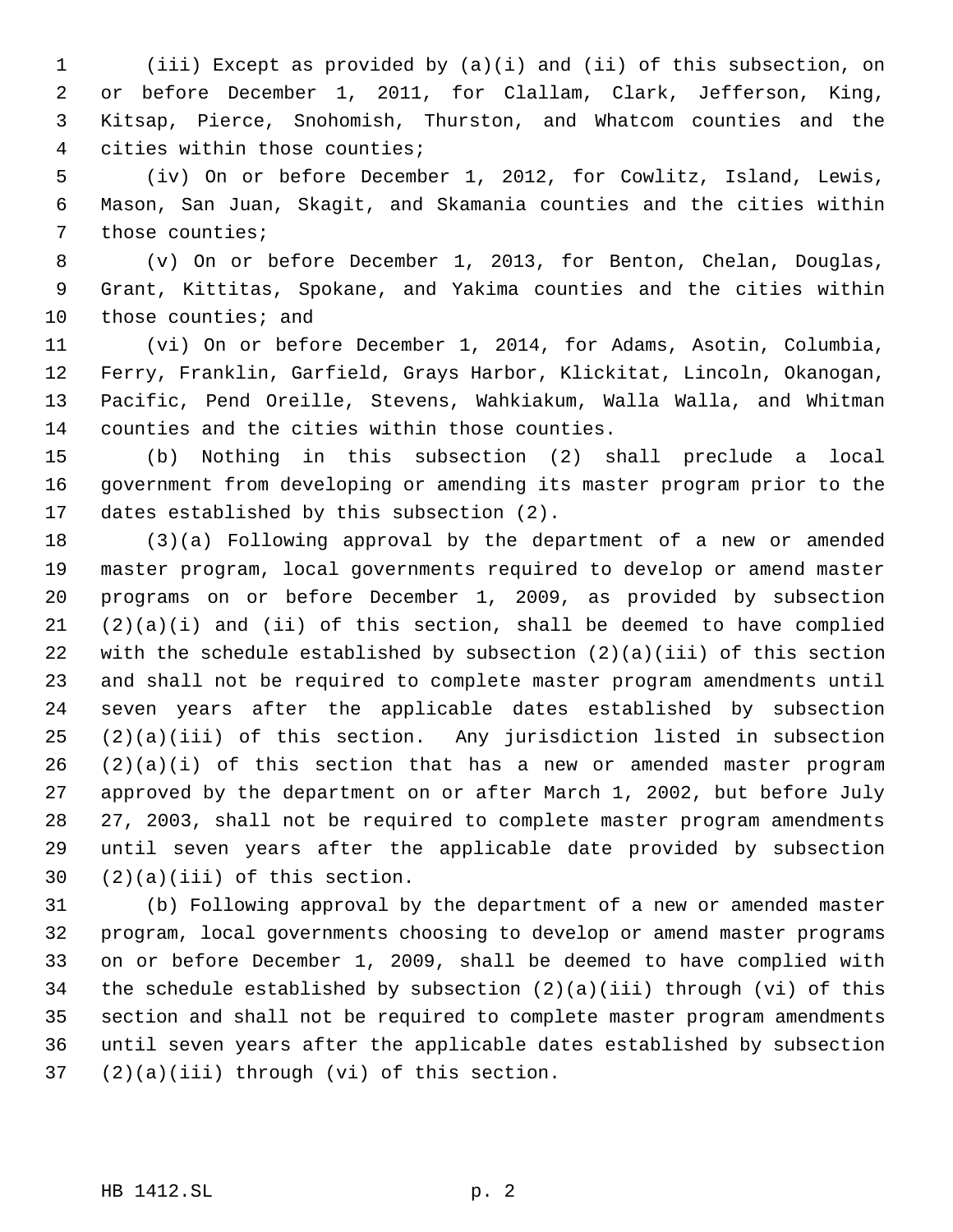(4) Local governments shall conduct a review of their master programs at least once every seven years after the applicable dates established by subsection (2)(a)(iii) through (vi) of this section. Following the review required by this subsection (4), local governments shall, if necessary, revise their master programs. The purpose of the review is:

 (a) To assure that the master program complies with applicable law and guidelines in effect at the time of the review; and

 (b) To assure consistency of the master program with the local government's comprehensive plan and development regulations adopted under chapter 36.70A RCW, if applicable, and other local requirements.

 (5) Local governments are encouraged to begin the process of developing or amending their master programs early and are eligible for grants from the department as provided by RCW 90.58.250, subject to available funding. Except for those local governments listed in subsection (2)(a)(i) and (ii) of this section, the deadline for completion of the new or amended master programs shall be two years after the date the grant is approved by the department. Subsequent master program review dates shall not be altered by the provisions of this subsection.

 (6)(a) Grants to local governments for developing and amending master programs pursuant to the schedule established by this section shall be provided at least two years before the adoption dates specified in subsection (2) of this section. To the extent possible, the department shall allocate grants within the amount appropriated for such purposes to provide reasonable and adequate funding to local governments that have indicated their intent to develop or amend master programs during the biennium according to the schedule established by subsection (2) of this section. Any local government that applies for but does not receive funding to comply with the provisions of subsection (2) of this section may delay the development or amendment of its master program until the following biennium.

 (b) Local governments with delayed compliance dates as provided in (a) of this subsection shall be the first priority for funding in subsequent biennia, and the development or amendment compliance deadline for those local governments shall be two years after the date of grant approval.